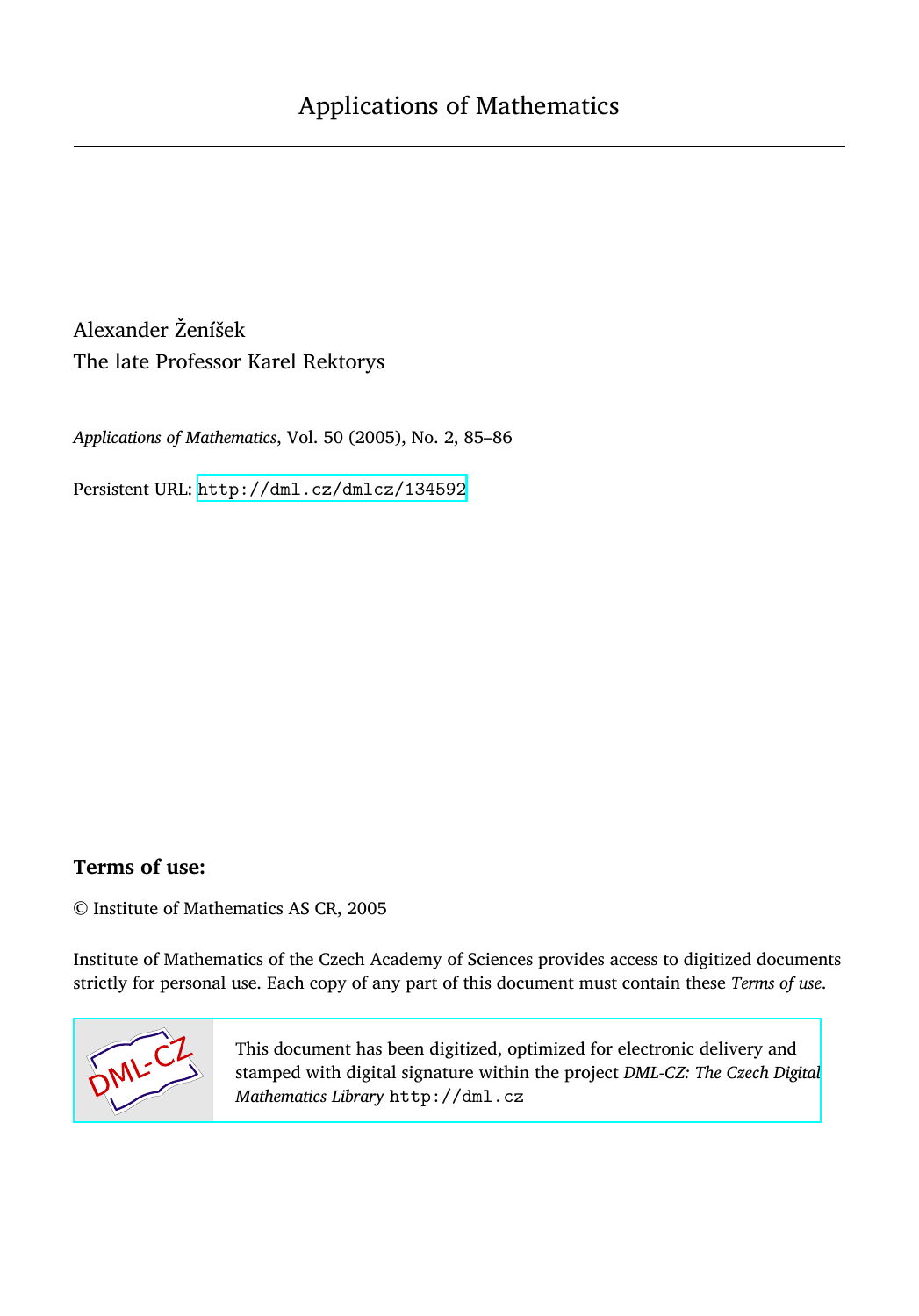## THE LATE PROFESSOR KAREL REKTORYS

The life of the late Professor Karel Rektorys spans from February 4, 1923, when he was born in Písek in South Bohemia, to December 10, 2004, when he died in Prague. Although longer than the average, his life was too short. Since his gifts were so numerous, he should have been given more than one life to use them fully.

It is not common for a mathematician to be well-known in a broad engineering community. Karel Rektorys was an exception. He was the main editor of and contributor to the famous handbook Survey of Applicable Mathematics  $(SAM;$  first in Czech, then in English), so popular in technical and applied sciences.



Later, his Variational Methods in Mathematics, Science and Engineering appeared in Czech, and then were translated into English, German, and Russian. In this book, he built an accessible, but mathematically sound way to a rather demanding field of applied mathematics.

Mathematicians and especially numerical analysts also know his monograph The Method of Discretization in Time and Partial Differential Equations, a ripe fruit of his involvement in solving thermal problems arising during the construction of Orlík dam. I cannot imagine the Rothe method without mentioning Karel Rektorys, its promoter, too.

I first met Karel at a conference some 40 years ago. We shared a table in a dining room, which helped to establish our friendship. After the conference, I dared to approach him for help in solving a mathematical trifle that annoyed me. In his cordial reply to my short letter, he mentioned our problem and solved it.

I had an opportunity to appreciate both Karel's mathematical instinct and his deep insight into mathematics when I was attracted to proofs of the Green-Gauss-Ostrogradskij (GGO) theorem. I was familiar with a proof that used the partition of unity method. I wished to avoid the partition of unity because we are usually not able to determine it in practice.